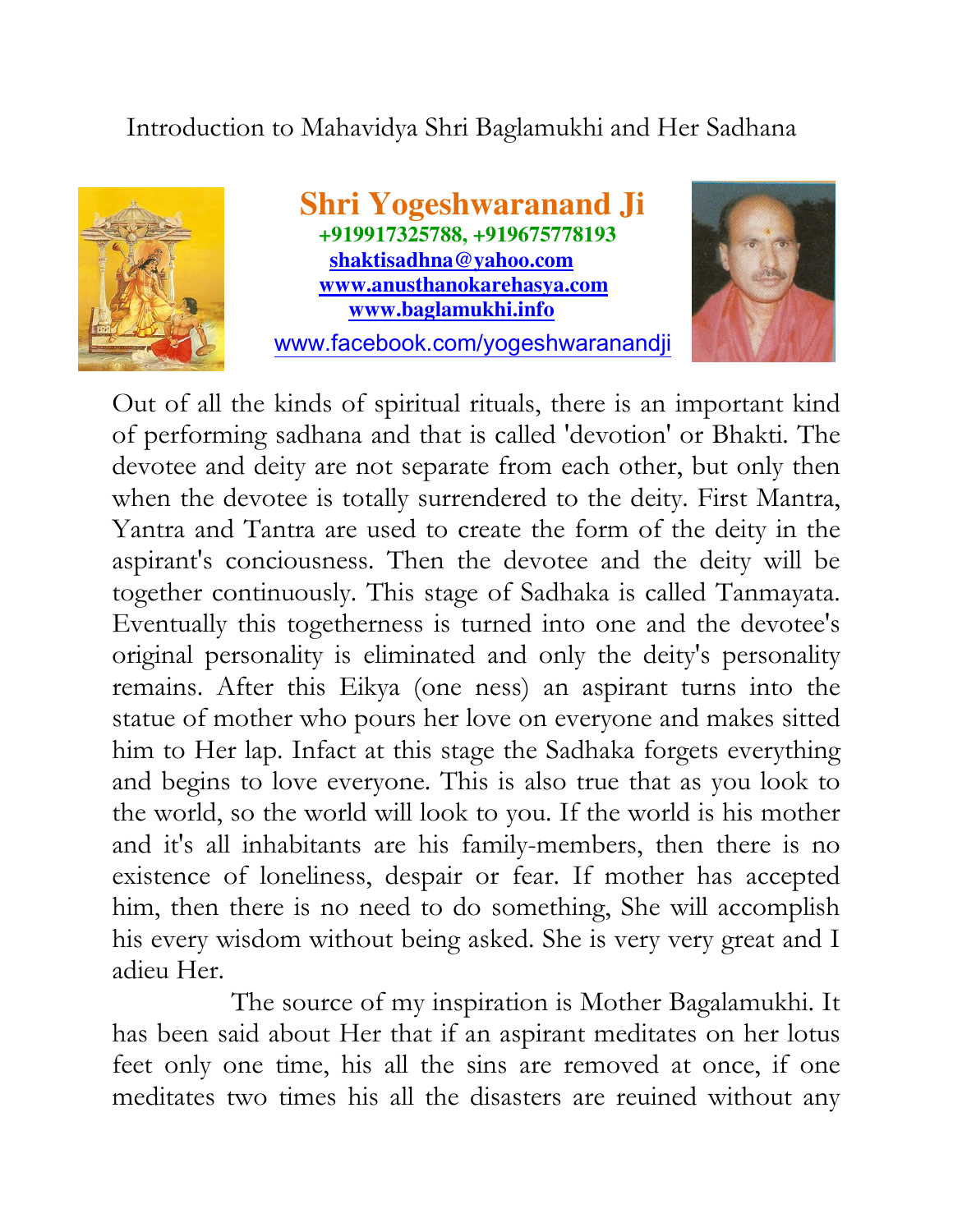delay and the person who meditates three times at her lotus feet his all the impossible tasks turn into possibility. I have never seen a moment in my life when I had to asked her for any particular desire till then I have come to her shelter.

 Ma Baglamukhi is the source of all Knowledge. She is both the source of delusion, and also the release from that delusion. She is the foundation and supporter of our known universe, and of all invisible universes. She is called "Stambhan-Shakti" due to Her restrictive power. She has the power to restrain every person or thing which stands against her child.

 The text Mantra-Maharnav says "The mantra of the goddess Bagalamukhi has the power of the Divine weapon Brahmastra instilled in it and the goddess simply strikes terror in and paralyze the enemies of her devotees. Repetition of her mantra is enough to stop even a terrible tempest."

 Mother Baglamukhi is known as the Ultimate Power, having "atomic" capabilities to destroy opposition. This cosmic power, along with its compliment Lord Eka Vaktra Maha Rudra (Mritunjaya) rules over the planet Mars, which is responsible for courage, valor and adventure. "Adventure" in this context stands for protection against evil, and especially those forces ruled by Mars – i.e. soldiers, police, and so forth. The tantrik utilizes Baglamukhi Mahashakti to prevail over litigation, overcome enemies, and achieve stability in Life. Dangerous animals, antisocial elements and even gangsters can be controlled by the proper utilization of this Mahavidya.

However, it is not fair to represent Baglamukhi (as many have done) as the goddess of black power or black magic. In fact this is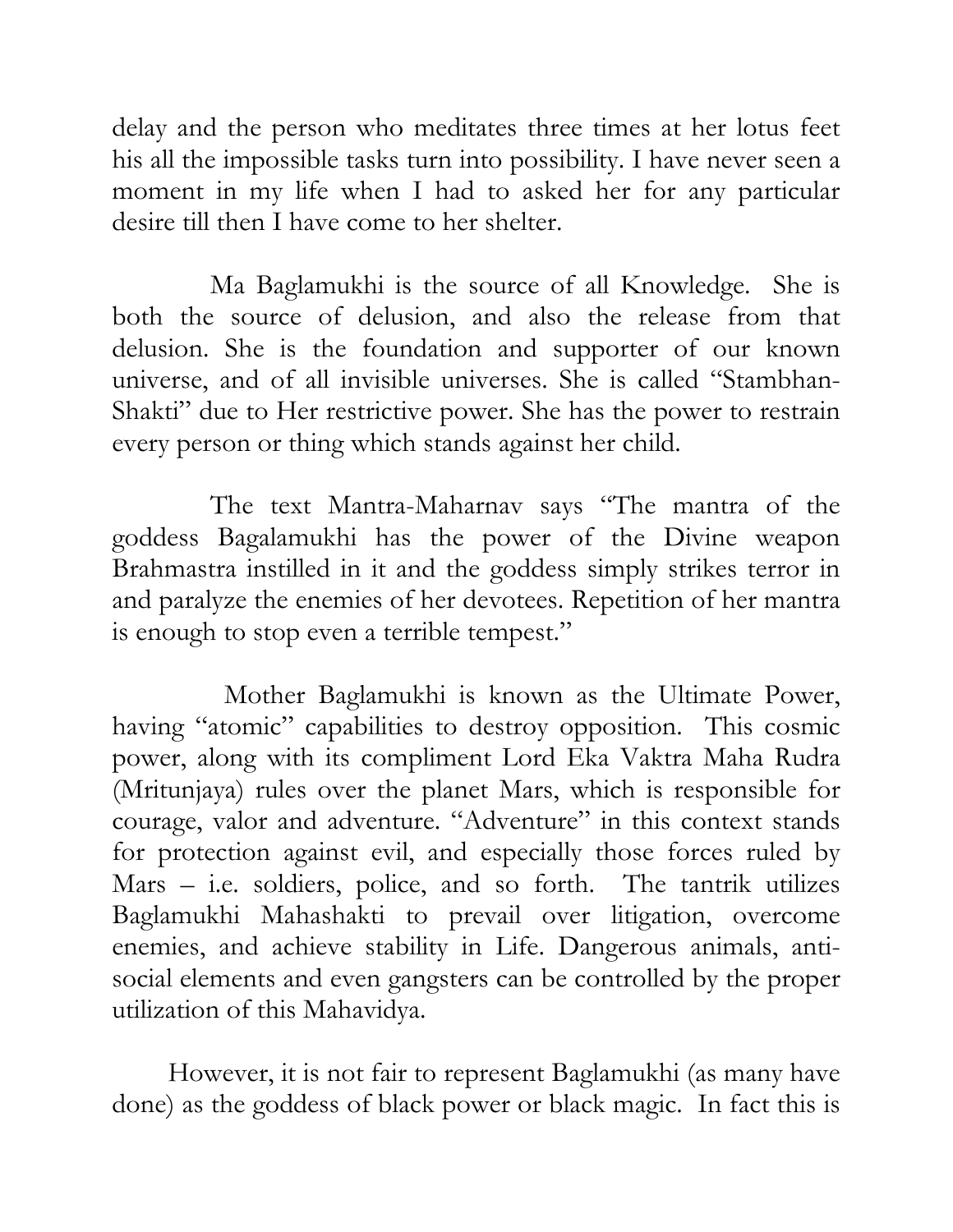only one small aspect of the complete picture. Although it is true that Baglamukhi Mahavidya is generally known for Her protective power, another important aspect of this mahavidya is that She is a granter of prosperity. She is fully capable of granting all desirable things to her devotees. Health, wealth, attraction, and the Ultimate Liberation (Salvation) are the fruit of her devotion. A devotee who performs her sadhna will never be destroyed by his enemies. Unnatural death, uncontrolled diseases, unnatural tragedies can never affect her sadhak. In practice, there exist mutually exclusive mantras for the attainment of prosperity and victory over enemies by the grace of this mahaviyda, which is called "Mandaar Vidya".

 Further, this Mahashakti is an aspect of "Shri kul" which is known as the left hand of Lord Vishnu. So in that sense She is like the Goddess Luxmi (the goddess of wealth and spouse of Lord Vishnu). This shakti (power) is the helper of 'Parbrahma'(supreme power of the universe) & controller of the speech, movement and knowledge. So please don't regard her as merely a deity of destruction, but rather understand Her as a power of 'parbrahma', or 'brahmashakti', who takes everything according to the Divine Law. She can accomplish anything, but is never unfair or unjust. If you are on the wrong path, if you are unjust or harmful to the society to which you belong, you will never achieve success in your sadhana. So first, strive to be compassionate and direct your efforts towards the good for humanity. The Power is not to be used for selfish purposes.

The field of Spirituality is very vast. It is an ocean without shores. If an aspirant is to accomplish his aim, he should first select a Guru (teacher), because it is only the Guru who can carry you on the right and easy path.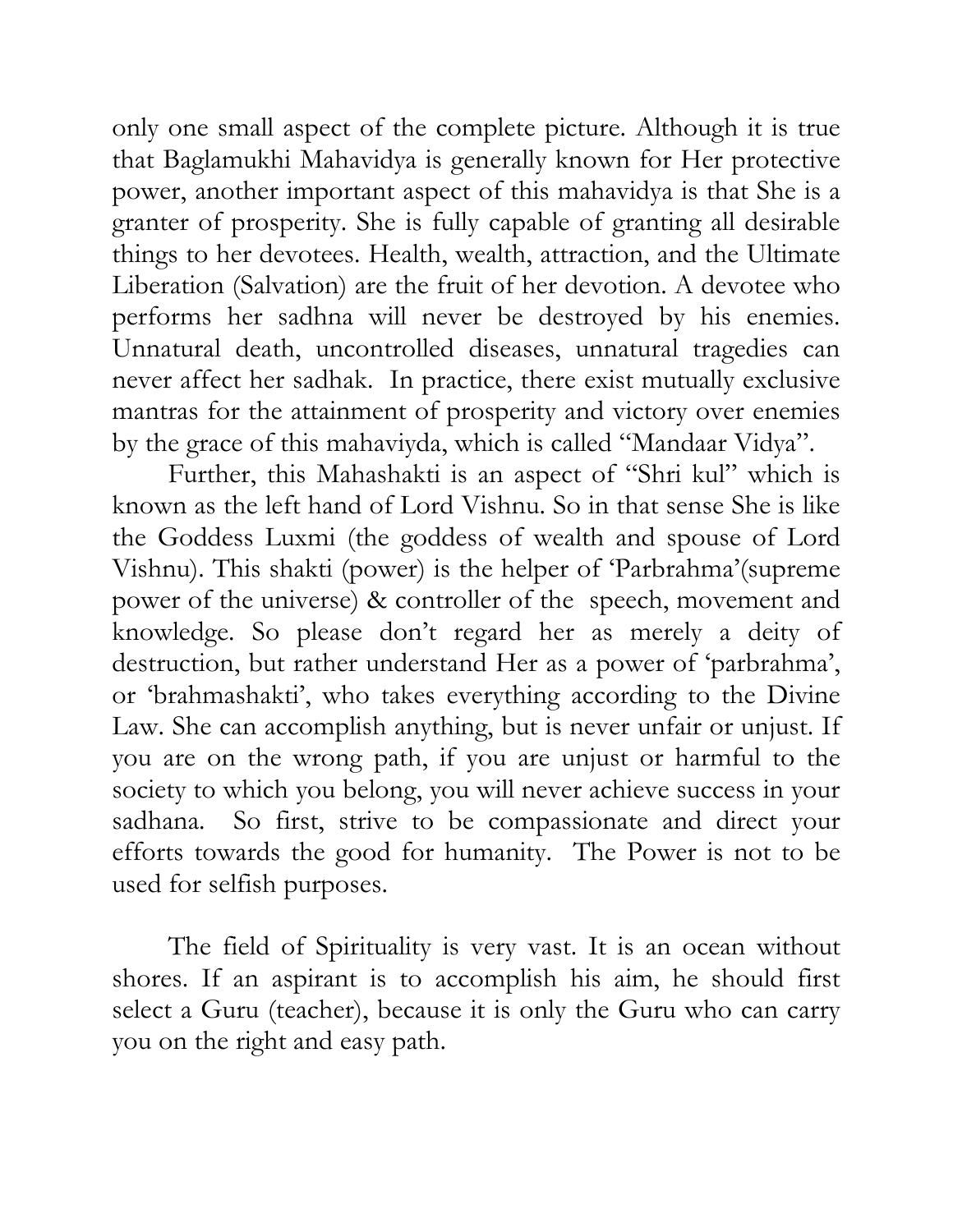But the selection of a guru is very difficult undertaking, just as for a Guru - getting a good disciple is a true boon. To have a good guru is the best blessing, but to be a good disciple is really rare. So if you want to be blessed with a good guru, strive to become a good disciple.

 A Sadhak should not undertake any Anushthan or Pooja himself. Firstly he should take advice from his guru. It is his primary duty to get instruction directly from his guru to perform any ritual before Ma Paramba (almighty). He should learn the methods of pronunciation of Mantra & the methods of performing all the rituals which are used in the worship of this great goddess.

 I believe that those devotees, who are eager to learn about the method of worshipping of Ma Baglamukhi, and who want to do this great sadhna will find in this book all for which they have been yearning for a long time.

 To perform this sadhna there is no restriction of gender. Everyone who is lovingly inspired by devotion toward mother Baglamukhi can perform Her pooja. Everyone is free to make a bond of love with my beautiful Mother. Her Heart is full enough with nectar to be sipped again and again easily by whomever so desires. Her hands are spread to embrace you, so come and be embraced with that imperishable Love and receive the everlasting joy for which we pine from birth to birth.

 As you come to know and adore Her, you will realize that She is not only a shield of protection, but also a generous Mother who is eternally bound to love Her children.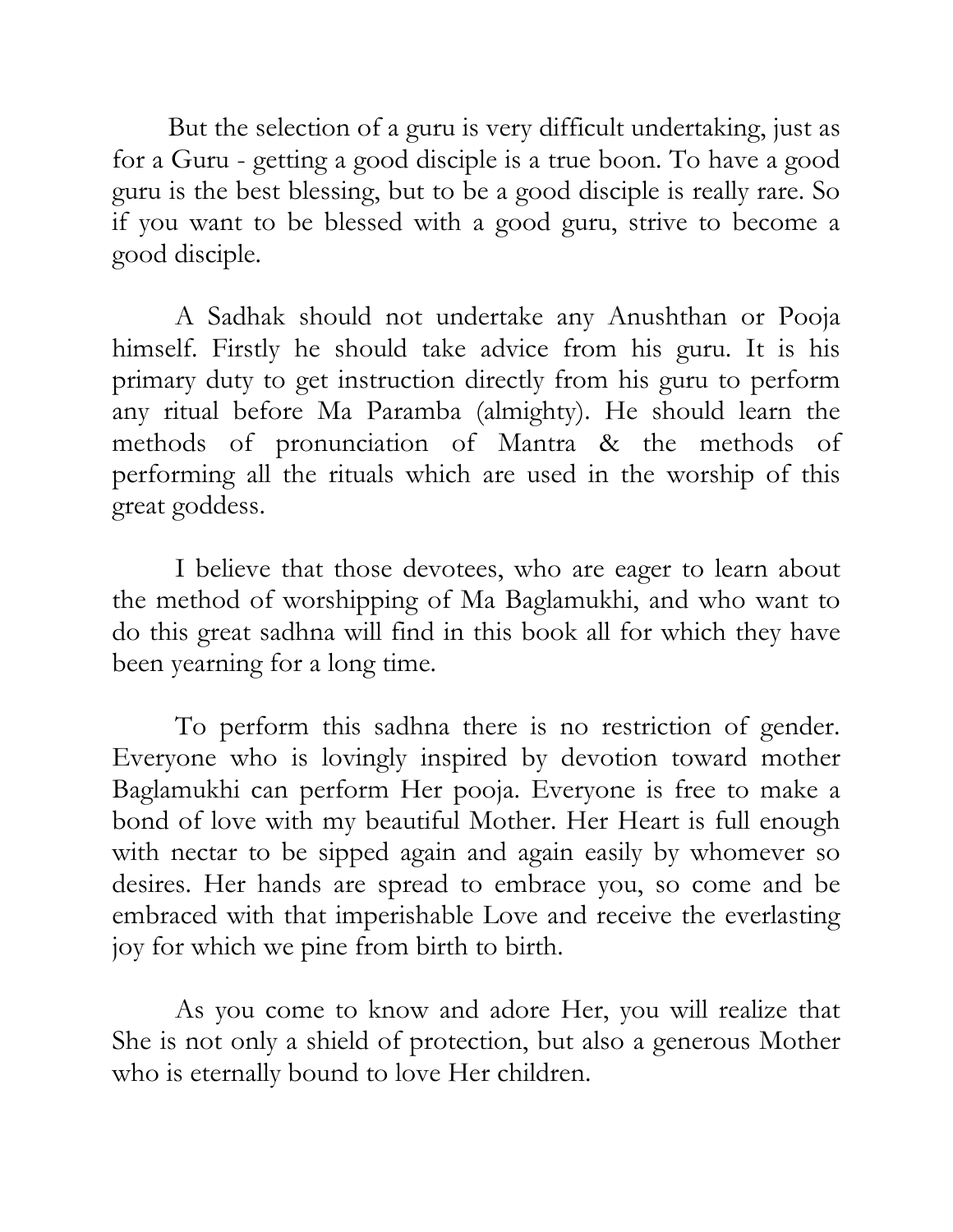It has been said (by some fear-mongers) that this Mahavidya is quite dreadful, and often terrifies those hapless persons who do not perform Her worship correctly. It is also said that this Supreme power visits destruction on those who are careless in Her rituals. This is far from the truth! In every circumstance Mother is always Mother. Can a mother ever destroy her own child? If your heart weeps at the thought of Her… if your eyes become wet with tears at the thought of being apart from Her…if you cry out in longing to Her - then believe me - She would come to you and take you into Her lap. So, you must never be afraid of your mother.

 There are those persons who want to know the correct method of attaining true siddhi. "How can I get Siddhi?" In truth Siddhi is only the fruit of your hard work. To get the fruit, we have to sow a seed. Carefully, methodically, after a long period of time we may be able to attain the fruit of our labor. So it is with Sadhna. To perform Sadhna, first attain the state of total concentration and forget about your body. If you are worried about your body, how can you concentrate on your Beloved? When you reach the point at which you can no longer remember your body - then you are on the way. You begin to sweat as the emotion builds up… next you cry. First you cry because of the separation, and later you cry in anticipation…out of joy when you feel that the Mother is really going to come to you. When the deity enters your body and envelopes you, you begin to tremble and shake because of the overwhelming bliss of the embrace. You lose yourself in the fusion of the two personalities into one.

 If you are a trained Sadhak you maintain this state permanently; if not, you can develop the emotion whenever you please and "play" with your Beloved at any time. Then you are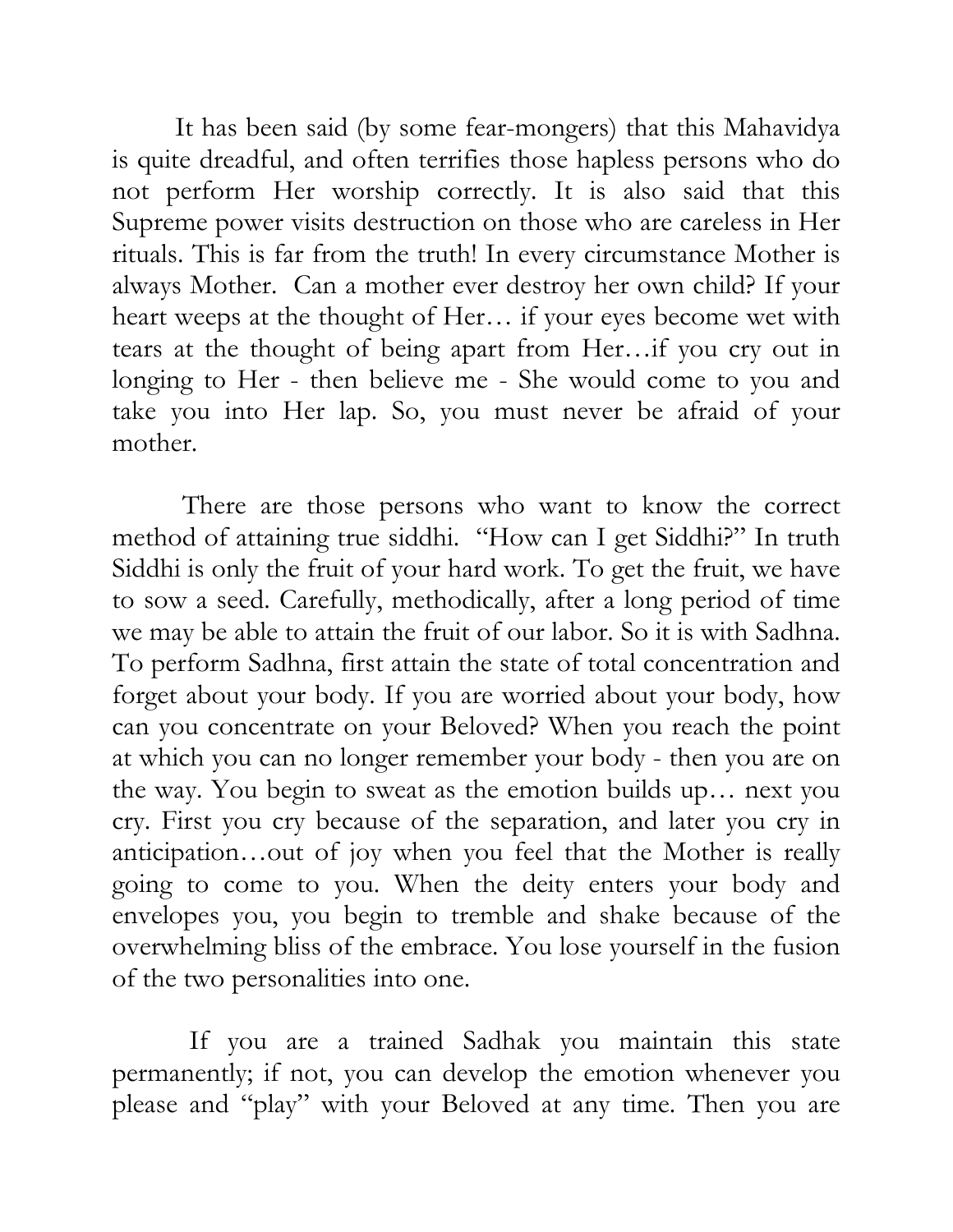beyond all the limitations of your physical body. This is the state of a Sadhak, which is called Siddhi. To attain this level of Siddhi you will have to work hard, like a gardener waiting for the tree to bear fruit. Thus: patience and hard work…both are part and parcel of Sadhana.

 Now I would like to caution that no aspirant should abuse the methods given in this book. You must only use these Mantras for the welfare of your family and society. Misuse of the methods may be harmful to you. If you are seeking to destroy your enemies, first destroy your inner enemies which are known as Kama (lust), Krodha (anger), Lobh (greed), Moha (affection) and Mada (pride). When these terrible enemies have been conquered from within, you will feel that you no longer have enemies from without. Indeed, all whom you formerly regarded as "enemies" are now your brothers or friends.

 Ma Paramba (Brahmshakti) gives to her Sadhak all that he wants to attain, in time. It is necessary to perform Her sadhana with patience. To achieve success in sadhna you must proceed with your full heart and soul. Do not be like a prostitute, going from deity to deity, never selecting one as a true lover. Be like the chatak bird that drinks water only when the Swati asterism is in the sky. Never feel content anywhere, but in the company of your Beloved. This is the correct path on which you have to tread. This would bestow upon you a glow of virtue. By Her grace, you would become a true sadhak.

 I am just an ordinary person. I have lived unknown and I will die unknown, except to a few. I never desire the world can offer me and even if I die tomorrow I have no regrets. But until I die, I want to carry my followers to their actual goal through the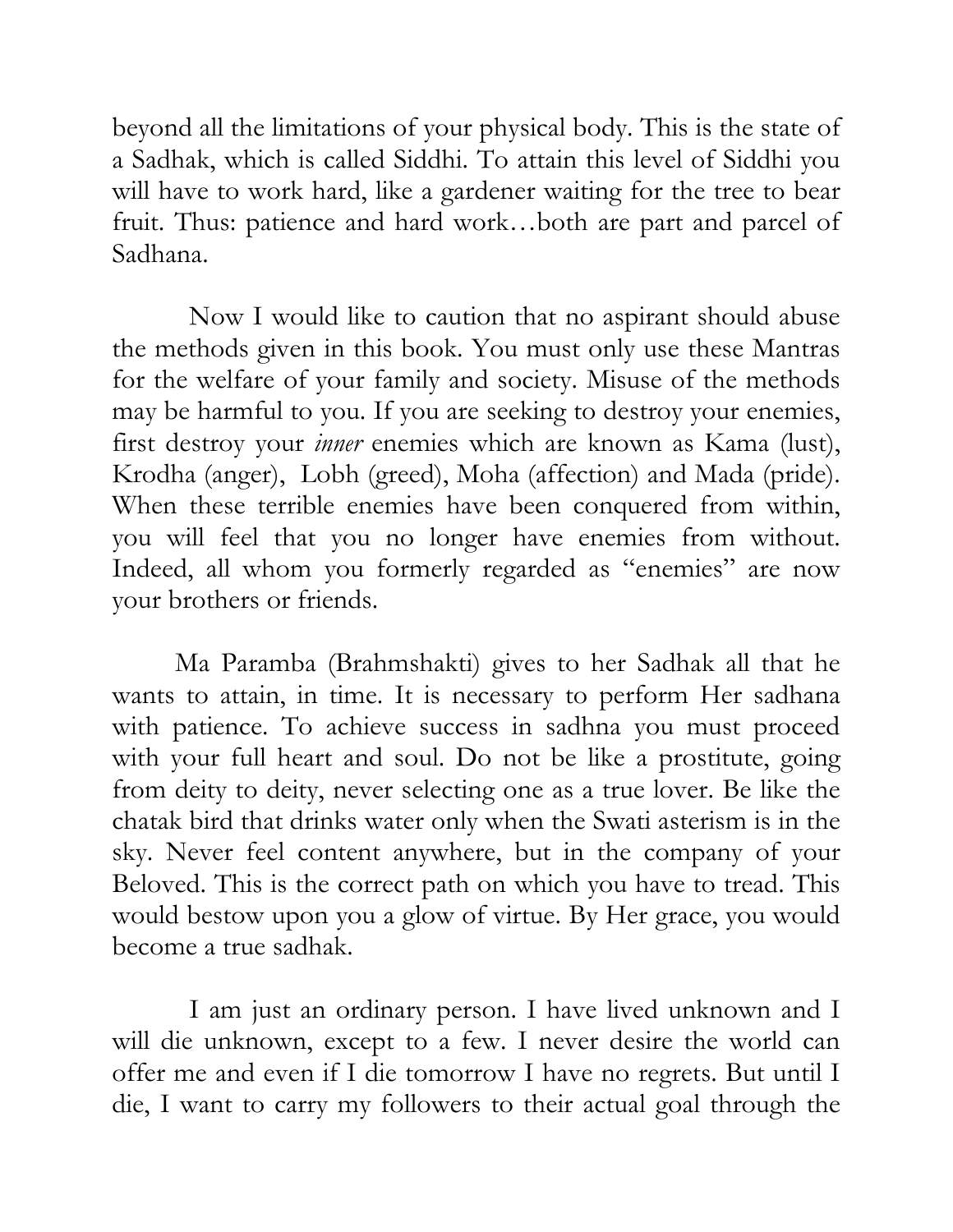grace of the Mother. That is why; I have presented this book and poured my knowledge which I have gained with hard work, by the grace of my Gurudeva and Mother Bagalamukhi. If any aspirant, any religious mendicant, or any householder inspires from this book and acts accordingly given in the text and achieves the grace of Almighty Mother, I would be much thankful and would take it as a Prasada (Fruit) of my work.

……To be Continue

Downlod other articles on Ma Baglamuhi from http://www.anusthanokarehasya.com/article

 My dear readers! Very soon I am going to start an E-mail based free of cost monthly magazine related to tantras, mantras and yantras including practical uses for human welfare. I request you to appreciate me, so that I can change my dreams into reality regarding the service of humanity through blessings of our saints and through the grace of Ma Pitambara. Please make registered to yourself and your friends. For registration email me at shaktisadhna@yahoo.com. Thanks

For Purchasing all the books written By Shri Yogeshwaranand Ji Please Contact 9410030994

## **1. Mahavidya Shri Baglamukhi Sadhana Aur Siddhi**